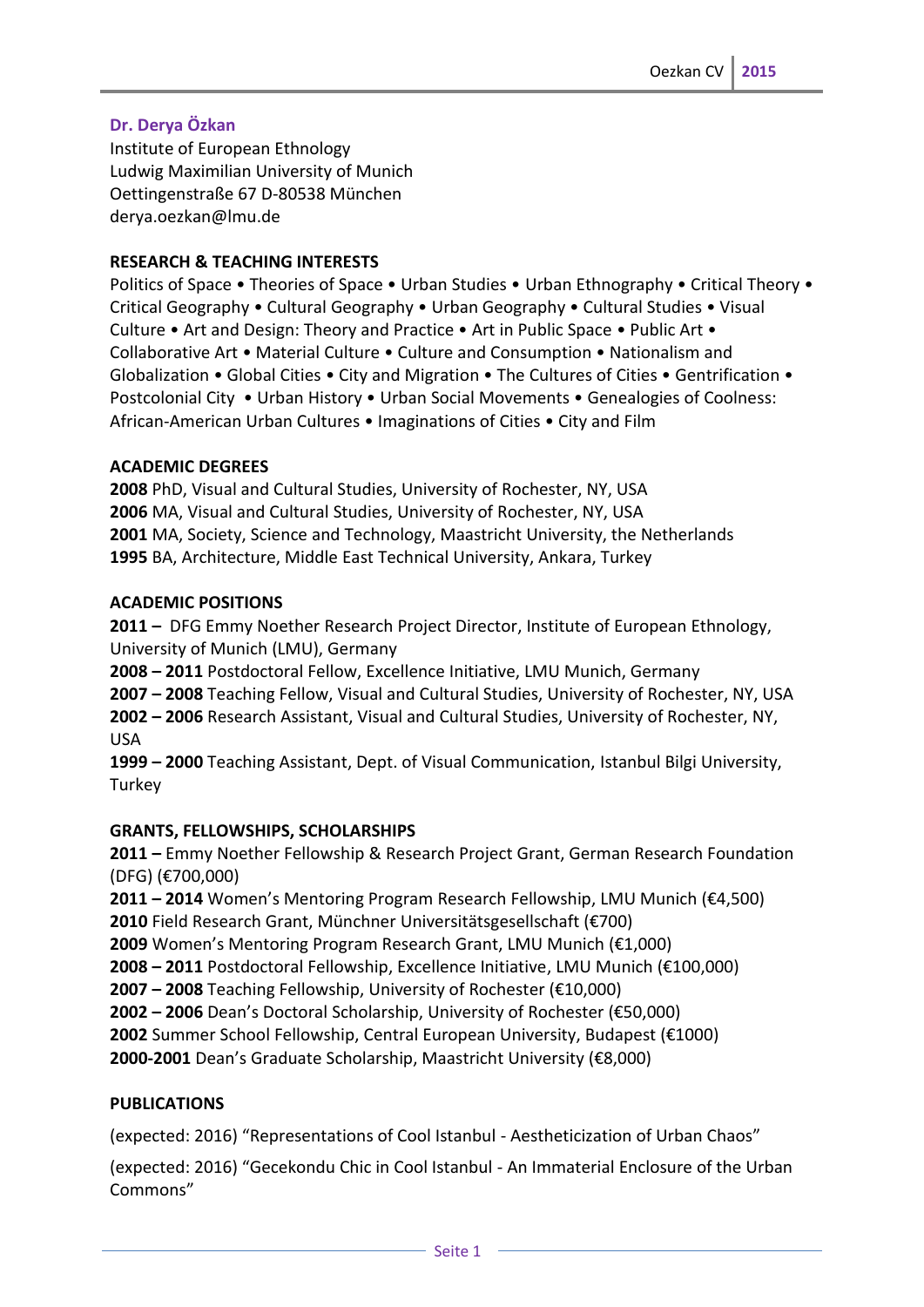(expected: 2016) "Cool Istanbul - City as Common Wealth, Place of Entrapment and Rehabilitation"

(under contract) *The Misuse Value of Space. Spatial Practices and the Production of Space in Istanbul*. Istanbul: Bilgi University Press.

**Özkan 2015** (Editor) *Cool Istanbul. Urban Enclosures and Resistances*. Transcript Verlag.

**Özkan 2015** (Book Chapter) "From the Black Atlantic to Cool Istanbul. Why does coolness matter?" in Derya Özkan (Ed) *Cool Istanbul. Urban Enclosures and Resistances*. Transcript Verlag.

**Özkan 2015** (Book Chapter) "Let them gentrify themselves! Space, Culture and Migration in Munich's *Bahnhofsviertel*" in *Europäische Ethnologie in München. Ein kulturwissenschaftlicher Reader.* (Ed) Irene Götz, Johannes Moser, Moritz Ege, Burkhart Lauterbach. Waxmann Verlag.

**Özkan 2014** (Article) "Gecekondu chic? Informal settlements and urban poverty as cultural commodity" *dérive. Zeitschrift für Stadtforschung.* Volume 56. Vienna. (published online in Eurozine: http://www.eurozine.com/articles/2014-07-11-ozkan-en.html).

**Özkan 2012** (Article) "Gecekondu Chic? Kültürel meta olarak enformel şehir ve kent yoksulluğu" in *Birikim*, Issue 280-281, September 2012, pp. 155-160.

**Özkan 2012** (Article) "Şark Şehrinden 'Cool' İstanbul'a. Değişen İstanbul Tahayyülleri" *Birikim*, Issue 277, May 2012, pp. 76-83.

**Özkan 2011** (Book Chapter) "Neither critical nor affirmative: The Eigenlogik approach as Analytics for Analytics' Sake" in Jan Kemper & Anne Vogelpohl (Ed.s) *Der 'eigenlogische' Forschungsansatz in der sozialwissenschaftlichen Stadtforschung. Rekonstruktion – Kritik – Alternativen.* Westfälisches Dampfboot Verlag.

**Özkan 2011** (Book review) Amy Mills. *Streets of Memory: Landscape, Tolerance, and National Identity in Istanbul*. London: The University of Georgia Press, 2010, in *New Perspectives in Turkey* Vol. 44 Spring 2011, pp.210-217.

**Özkan 2011** (Article) "Spatial Practices of Oda Projesi" in *On-Curating*, Issue 11.

**Özkan 2011** (Roundtable) "Art's Indecent Proposal: Collaboration. An Attempt to Think Collectively" in *On-Curating* (co-authors: Seçil Yersel, Özge Açıkkol, Güneş Savaş).

**Özkan 2011** (Roundtable) "Sanatın Ahlâksız Teklifi: İşbirliği. Bir Kolektif Düşünme Denemesi" *On-Curating* (Seçil Yersel, Özge Açıkkol ve Güneş Savaş ile birlikte).

**Özkan 2011** (Book Chapter) "Cool İstanbul: Neoliberal Küresel Şehirde Boş Zaman Mekân ve Pratikleri" in Volkan Aytar & Kübra Parmaksızoğlu (Ed.s) *İstanbul'da Eğlence.* Istanbul: Istanbul Bilgi University Press.

**Özkan 2010** (Book Chapter) "Whose city? The misuse value of space and the right to the city" *My City: Istanbul*. British Council.

**Özkan 2010** (Article) "The Misuse Value of Space" *Concrete Paper* PLATFORM 3 Räume für zeitgenössische Kunst, Munich.

**Özkan 2009** (Book Chapter) "A. Baba's Place" *Berlin - Istanbul* Ed. Annette Maechtel, Kulturprojekte Berlin GmbH, BM Suma Contemporary, Kunstraum Kreuzberg/Bethanien (coauthor: Susanna Bosch).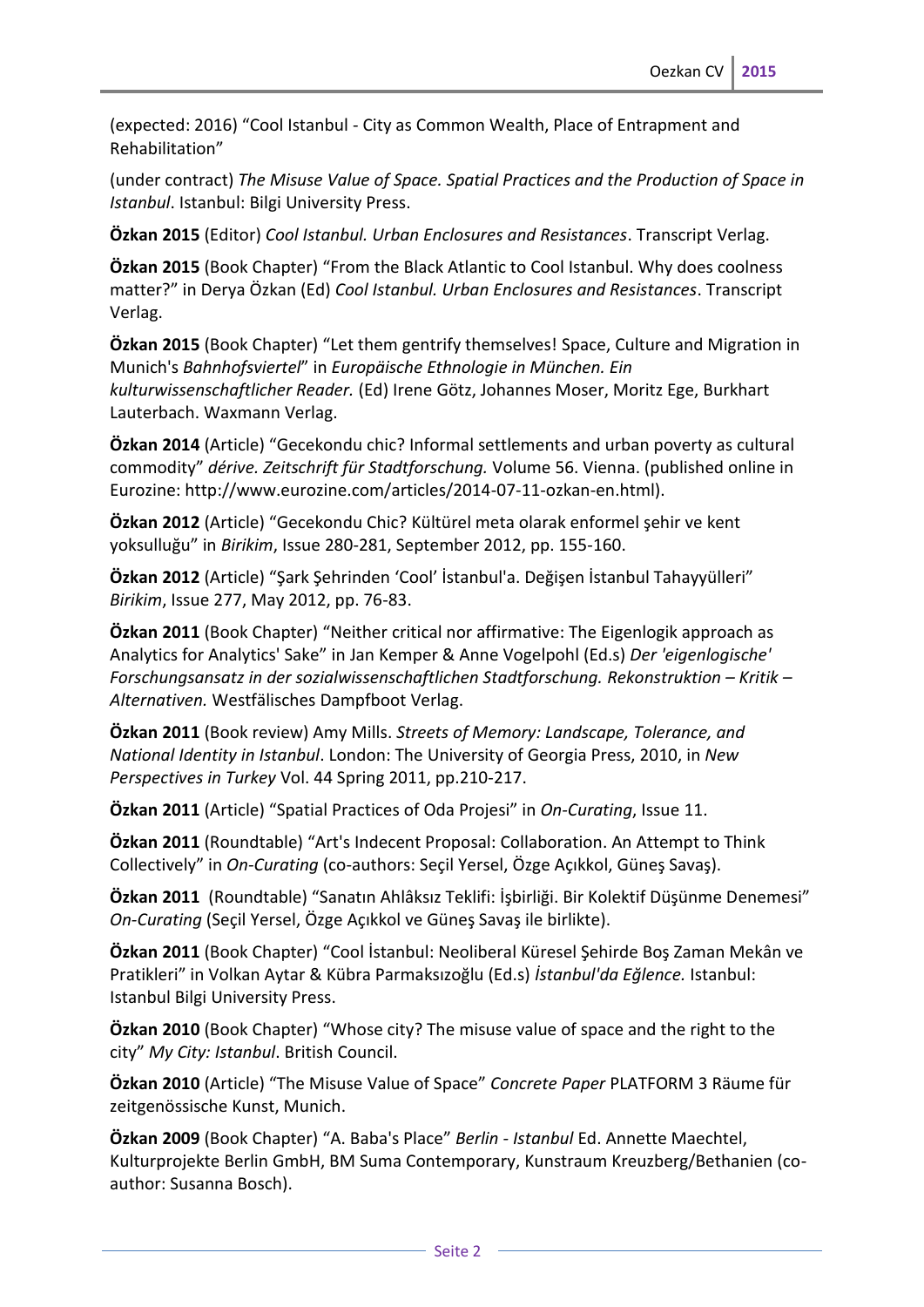**Özkan 2009** (Book Review) Lars Frers & Lars Meier (Ed.s) *Encountering Urban Places: visual and material performances in the city*, Ashgate, 2007, in *Urban Studies* December 2009, Vol. 46/13.

**Özkan 2007** (Article) "Değişen Istanbul Tahayyülleri: Çarpık Kentleşmeden 'cool' Istanbul'a" *Istanbul* Volume 58, January 2007.

**Özkan 2007** (Article) "Yeniden Bak! Istanbul ve Imgeleri" *Yeni Mimar*.

**Özkan 2006** (Book Chapter) "Antinomy Perfected: Everyday Life and Utopia in Situationist Politics of Space" in Nowhere Somewhere: Writing, Space and the Construction of Utopia. Ed. Jose Eduardo Reis & Jorge Bastos de Silva, University of Porto Press.

**Özkan 2005** (Article) "Oda Projesi Yeni Mekanlar Üretiyor" *Art Review - 2 Yılda 1,* Istanbul Biennial, October 2005.

**Özkan 2005** (Article) "Consumer Citizenship, Nationalism and Neoliberal Globalization in Turkey: The Advertising Launch of Cola Turka" *Advertising and Society Review*. Volume 6/3, September 2005. Co-author: Robert J. Foster (first author: Özkan).

**Özkan 2001** (Book Review) Bahattin Öztuncay *Padişah Hazretlerinin Fotoğrafçısı: Vasilaki Kargopulo, Toplumsal Tarih* Volume 91, July 2001.

**Özkan 1999** (Conference Proceeding) "Universal and National Limits of Architecture: The Case of Turkey" in Architecture of the 21<sup>st</sup> century, *XX UIA Congress Beijing 1999 Academic Treatises*, Volume 2. (Co-author: Yonca Hürol Al).

**Özkan 1999** (Editorial) "Şehrin Zihinsel Haritasının Fotoğrafı Çekilebilir mi?" (Editorial for the Special Issue "Orhan Pamuk's Istanbul") *Istanbul* Volume 29, April 1999.

**Özkan 1998** (Editor) *Yetmişbeş Yılda Değişen Yaşam Değişen Insan: Cumhuriyet Modaları* Tarih Vakfi (Co-editor: Oya Baydar).

### **COURSES TAUGHT**

**Ludwig Maximilian University of Munich, Institute for European Ethnology Winter 2013-14** Out in the Field. Explorations in Space. **Summer 2013** Theories of Space. **Summer 2012** Governmentality, Biopower, Biopolitics: Foucault and Beyond. **Winter 2011** The Cultures of Cities. **Summer 2011** The Postcolonial City. **Winter 2010-11** Urban Ethnography. **Summer 2010** Istanbul: Urban Culture, Practices, Representations (Seminar + Excursion) **Winter 2009-10** Visual Culture: Practices of Looking – Way of Seeing. **Summer 2009** Istanbul: Urban Culture, Practices, Representations. **Winter 2008-09** The Politics of Space.

**University of Rochester, Department of Art and Art History, Studio Arts Program Spring 2008** Introduction to Art and Design. Forms Materials Techniques. **Fall 2007** Advanced Art and Design: From Object to Installation.

**Northwestern University Summer School at Istanbul Bilgi University 2008 - 2007** Lecturer. Urban Studies - Focus: Istanbul.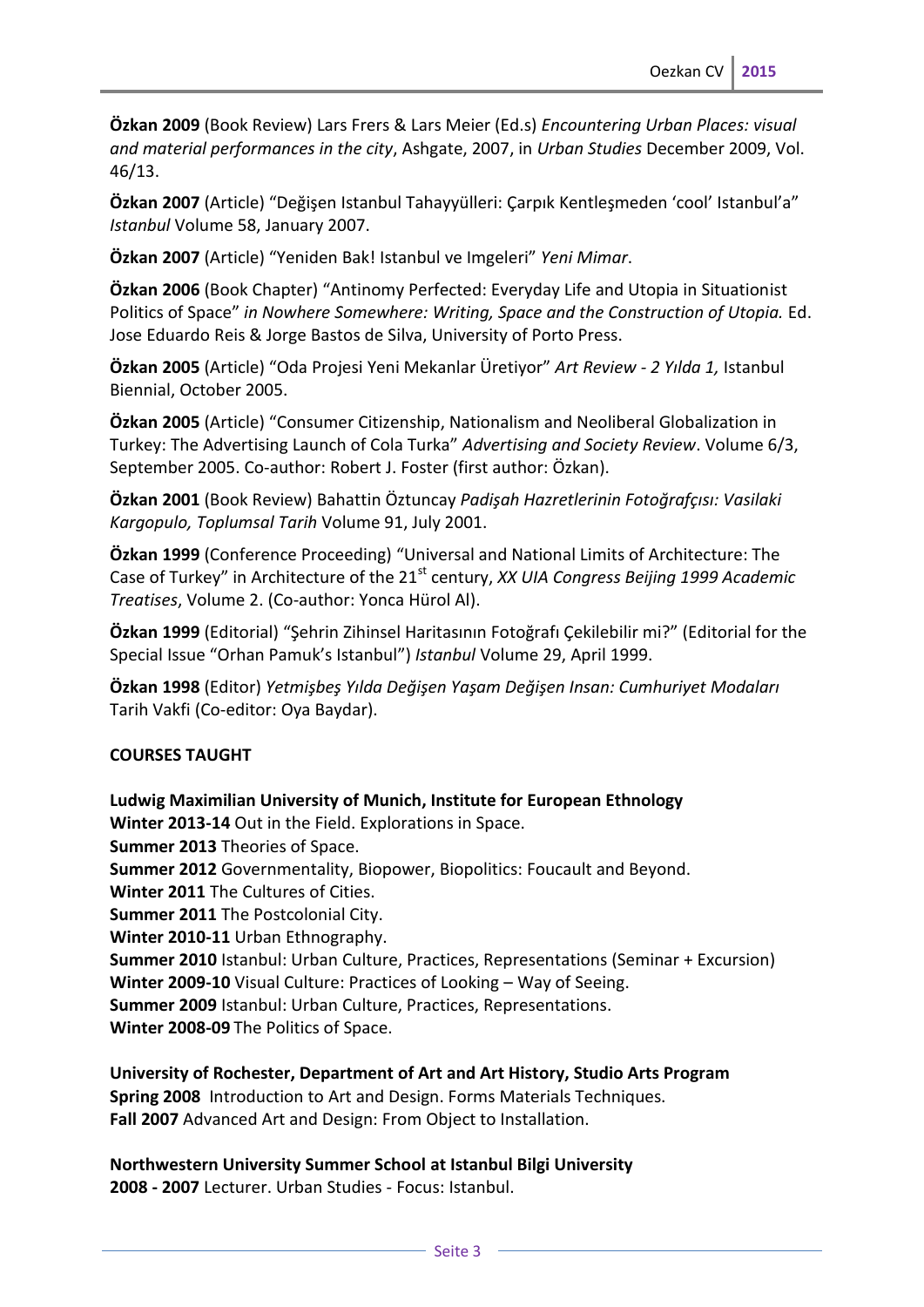**Istanbul Bilgi University, Department of Visual Communication Design Spring 2000** Teaching Assistant. Introduction to Visual Culture **Fall 1999** Teaching Assistant. Art and Culture

### **RESEARCH SUPERVISION**

**Postdoc**

**2012 - 2015** Aslı Duru, Postdoctoral Fellow, "City and Well-Being"

**PhD**

**2011 - 2015** Vildan Seçkiner "Street Imaginations: Istanbul European Capital of Culture" **Masters**

**2015** Anja Huebelhuber "Migration and Place: Refugee Housing in Schönau"

**2014 -** Janine Häbel "Hegemonic and Subordinate Forms of Masculinity in Tanzania"

**2013 – 2014** Sharon Brehm "Subjects of Desire: Russian Female Marriage-Migrants between Power and Victimization"

**2012 – 2013** Yeliz Soytemel "Cultural Diversity Discourses in Turkey: From Backward to Exotic. A Comparative Approach to Imaginations of Population"

**2012 - 2013** Alexander Fehlner "A Cultural Analysis of Urban Planning Visions and Lived Realities – Focus on Munich's Schwanthalerhöhe Urban Development"

# **BA**

**2015** Claudia Stahl "'It's not just politics that wins, it's the whole mentality.' An Anthropological Perspective on Ljubljana as European Green Capital 2016"

### **INVITED TALKS**

**(upcoming, 2016)** "'Çapulcuyuz ama havamız yerinde' Şehrin Cool Hali: Gezi" Kent Konuşmaları, Yakın Kitabevi, İzmir.

**2015** "Urban Common and Commoners in Istanbul: From Oda Projesi to Gezi Resistance" *Project: Doing Tolerance,* Workshop "Proteste in den Metropolen" Center for Metropolitan Studies, 7 November 2015, Berlin.

**2015** "Mekânın Suiistimal Değeri – Lefebvre'in İzinde – Gündelik Hayat, Siyaset, Bir İmkan Olarak Mekân" METU Sociology Theory Talks 21, 29 April 2015, Ankara.

**2014** "Munich's train station quarter: A space of migration" POLYCITY — Migration is city is migration. Talk Series. Haus der Kunst. 16 November 2014, Munich.

**2013** "Bırakın kendi kendilerini mutenalaştırsınlar! Münih İstasyon Mahallesinde Göç, Mekan ve Kültür" Istanbul Technical University Humanities and Social Sciences Department, Tuesday Talks Series, 3 December 2013, Istanbul.

**2013** "Imagining urban cultures, imagining migration: Thoughts on the case of 'cool Istanbul'" 1st TUGFOH Symposium – Turkish-German Frontiers of Humanities 2013 "New Constellations of Migration" Alexander von Humboldt Stiftung, Stiftung Mercator, Koç University, 27-30 November 2013, Istanbul.

**2013** "The Misuse Value of Space: Politics / Potentials" Symposium: PUBLIC! Content Associates, AzW (Architekturzentrum Wien), 24-25 October 2013, Vienna.

**2013** "Let them gentrify themselves! Space, Culture and Migration in Munich's Bahnhofsviertel" 13th International Conference, (Theme: Migration and Urbanity), Institute for Regional and Migration Research, 13-15 June 2013, Basel.

**2013** "Gecekondu Chic in Cool Istanbul: A new enclosure of the urban cultural commons?" Seventh Annual Turkish Studies Symposium (Theme: Ethnographies of Istanbul), University of Illinois at Urbana-Champaign, 5 April 2013, Urbana-Champaign.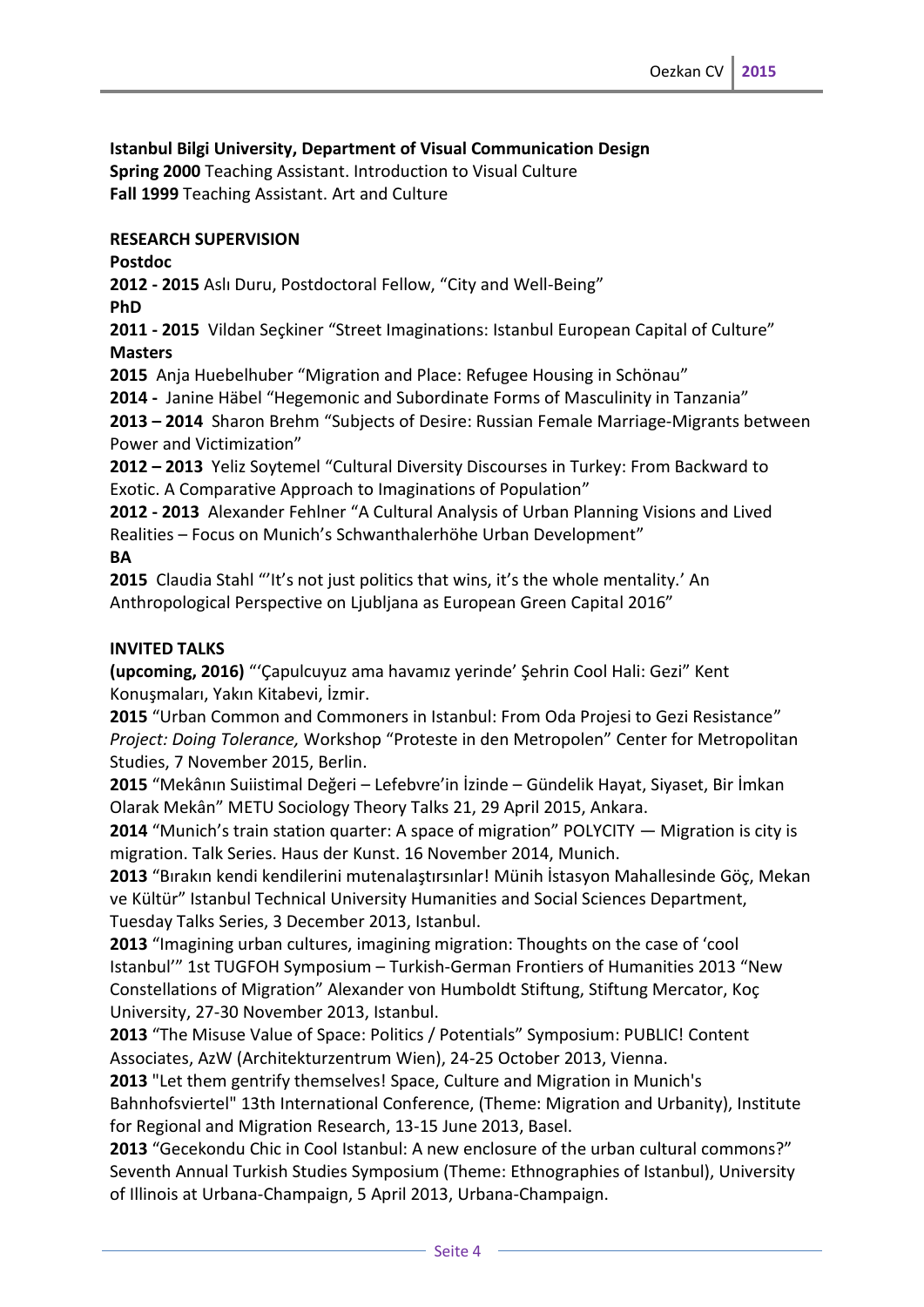**2013** "Bırakın kendi kendilerini mutenalaştırsınlar! Münih İstasyon Mahallesinde Göç, Mekan ve Kültür" Mimar Sinan University, Fine Arts Academy, Wednesday Lunch Talks Series, 27 March 2013, Istanbul.

**2012** "Let them gentrify themselves! Space, Culture and Migration in Munich's *Bahnhofsviertel*" Catholic University of Leuven, Social Geography Lecture Series 2012-13 (Theme: Friction Spaces), 15 October 2012, Leuven.

**2012** "Let them gentrify themselves! Space and Culture in Munich's *Bahnhofsviertel*" Institutskolloquium, Institut für Kulturanthropologie / Europäische Ethnologie, 25 January 2012, Georg-August-Universität, Göttingen.

**2011** "Changing representations of Istanbul. From Oriental to Cool City" 23 February 2011, German Orient Institute, Istanbul.

**2010** "Changing Imaginations of Istanbul," Friday talks, "Cultural Agencies" project, 9 April 2010, Gülsuyu/Gülensu, Istanbul.

**2010** "From Oriental to the Cool City: Changing Imaginations of Istanbul," Wednesday talks, 7 April 2010, Istanbul 2010 European Capital of Culture Agency.

**2010** "Metropolitika" Radio program by Korhan Gümüş, 31 March 2010, Açık Radio, Istanbul. **2010** "Anthropology of the City: The Case of Istanbul" Seminar on Istanbul, 25 March 2010, Bahçeşehir University Sociology department, Istanbul.

**2010** "Cultural Representations of Istanbul," Project by Antonio Muntadas on "Myths and Cliches," 10 February 2010, Açık Radio, Istanbul.

**2008** "Misusing Istanbul: Spatial Practices and the Production of Urban Space" 18 March 2008, German Orient Institute. Istanbul.

**2008** "`The *masses* flooded the beaches, the *citizens* could not swim.` The *misuses* of the Caddebostan beach and the politics of public culture in Istanbul" 12 March 2008, Istanbul Technical University, Department of Humanities and Social Sciences, Istanbul.

**2008** "The Misuse Value of Space: Spatial Practices of Oda Projesi" Cultural Studies Program Colloquium, 12 March 2008, Sabanci University, Faculty of Arts and Social Sciences, Istanbul. **2007** "Encounter, Spatial Ambiguity, Precarious Power Relations: Bilgi University in Dolapdere" Istanbul Map Project, 24 June 2007, Hafriyat, Istanbul.

**2007** "Istanbul. Global City" 7 January 2007, CNN Turk Television, Istanbul.

**2006** "The Misuse Value of Space: The Case of Istanbul" Funen Art Academy Summer School, 17 September 2006, Platform Art Center, Istanbul.

# **CONFERENCES**

**2015** "Space User-Makers in Istanbul: From Oda Projesi to Gezi Resistance" AMCA Panel: Civic Engagement and Participatory Art in the Middle East and Southeast Asia, CIADA 2015, 7-9 October 2015, Nanyang Technological University, Singapore.

**2015** "Precarious Spaces in the Postfordist European City: The Train Station Quarter as Excess of Migration" 7<sup>th</sup> International Conference of Critical Geography (Precarious Radicalism on Shifting Grounds: Towards a Politics of Possibility), 26-30 July 2015, Ramallah, Palestine.

**2015** "The Train Station Quarter as Excess of Migration in the Postfordist European City" 15<sup>th</sup> International Cultural Studies Symposium, Culture and Space, 6-8 May 2015, İzmir. **2014** "From the Black Atlantic to Cool Istanbul. Why does coolness matter?" Imagining the

City. Representations of Istanbul from Art to Life. Conference, Bosporus University, in collaboration with Pera Museum, 21-22 November 2014, Istanbul.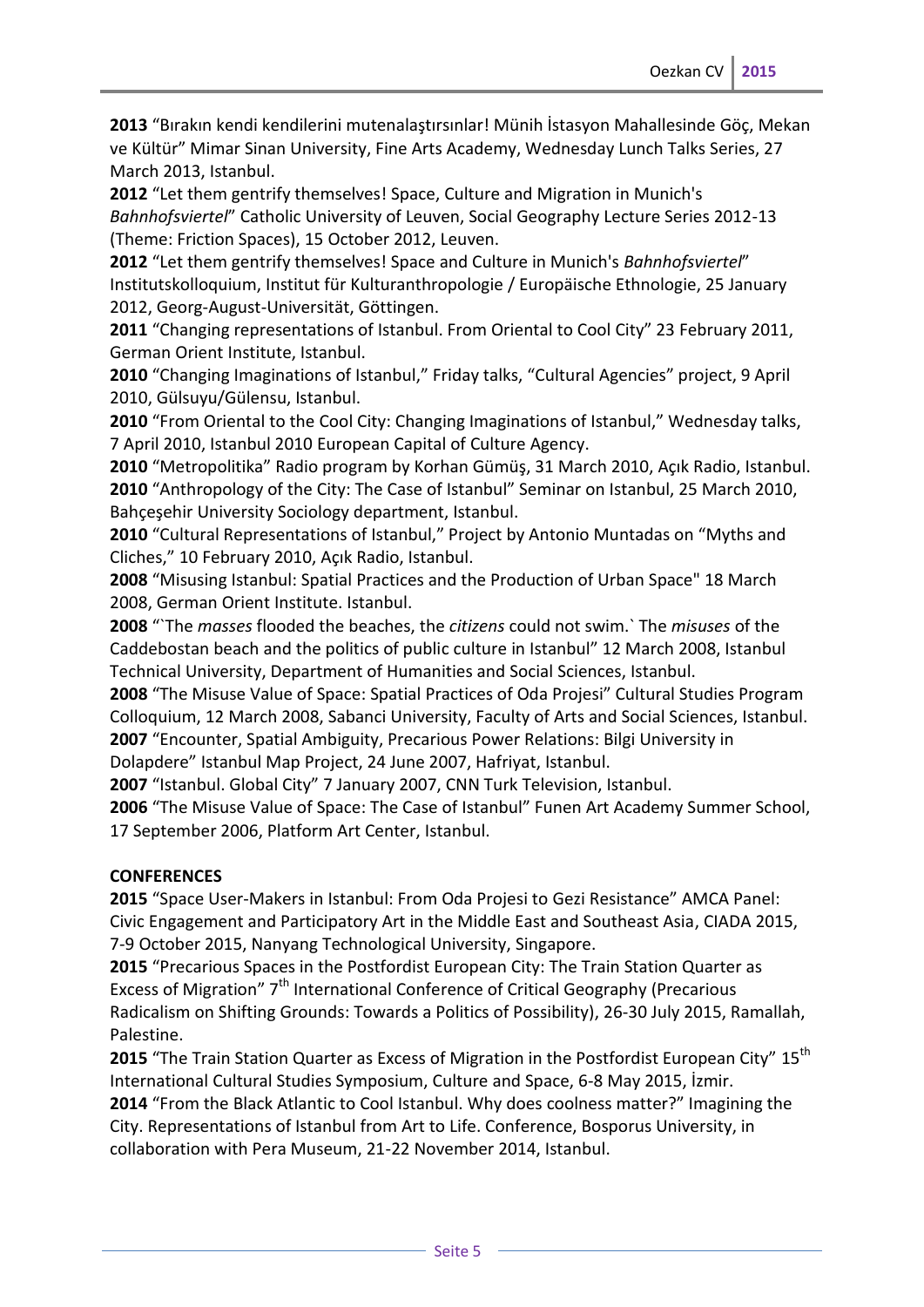**2013** "Gecekondu Chic. Aestheticization of Urban Poverty in Istanbul" 17th World Congress of the International Union of Anthropological and Ethnological Sciences, 5-10 August 2013, Manchester.

**2011** "Let them gentrify themselves! Space, Culture and Migration in Munich's Train Station Quarter" International Cultural Studies Conference "Space and Culture", 8-10 September 2011, Kadir Has University, İstanbul.

**2011** "Emerging Representations of "cool" Istanbul and the Aeestheticization of Urban Chaos" Eighteenth International Conference of Europeanists, 20-22 June, 2011, Institut Barcelona, D'estudis Internacionals, Barcelona.

**2010** "Neither critical nor affirmative: The Eigenlogik approach as Analytics for Analytics' Sake" Conference: "Der 'eigenlogische' Forschungsansatz in der sozialwissenschaftlichen Stadtforschung. Rekonstruktion – Kritik – Alternativen" 26-27 November 2010, at Center for Metropolitan Studies, TU Berlin, Berlin.

**2010** "The Role of Cultural Producers in Shaping the Emerging Image of Cool Istanbul" European Network for Cinema and Media Studies Conference: "Urban Mediations", 24-27 June 2010, Kadir Has University, Istanbul.

**2010** "Emerging Representations of "cool" Istanbul and the Aestheticization of Urban Chaos" Workshop: "Urban Public Space in the context of Mobility and Aestheticization," 23 April 2010, Institute of European Ethnology, Humboldt University, Berlin.

**2009** "Security from the global to the local: NATO 2004 Summit in Istanbul as a 'State of Exception'" Fifth Annual CMS Conference: "Cities and the State of Exception," 4-6 June 2009, Center for Metropolitan Studies, Berlin.

**2007** "The Changing Discursive Representations of Istanbul: From Crude Urbanization to Istanbul the Cool" 14th Annual Critical Geography Conference, October 2007, University of Kentucky, Lexington.

**2007** "'The *masses* flooded the beaches, the *citizens* could not swim.' The Misuses of the Caddebostan Beach and the Politics of Public Culture in Istanbul" European Urban Studies Conference, 18-19 January 2007, Bauhaus-Universität, Weimar.

**2004** "Immediacy and Utopia in Situationist Politics of Space" International Utopian Studies Society Conference, July 2004, University of Porto, Porto.

**2004** "Positive Nationalism and Globalization: The Case of Cola Turka" Conference: "Globalization, Americanization and Contemporary Popular Culture", May 2004, Bahçeşehir University, Istanbul.

# **ORGANIZATION OF ACADEMIC MEETINGS**

**2014 Symposium:** States of Mind and the City. Wellbeing and Place, in collaboration with Kadir Has University Istanbul Studies Center, 15-17 October 2014, KHU Cibali Campus, Istanbul. (Co-Organizer: Aslı Duru, Postdoctoral Fellow, LMU)

**2013 Conference**: Cool Istanbul. Urban Enclosures and Resistances, in collaboration with SALT Galata, 7-8 November 2013, Istanbul. (Main Organizer)

**2012 Workshop:** Imaginations of the Street. European Capital of Culture Events and the Right to the City, in collaboration with LMU Center for Advanced Studies, 2-4 May 2012, CAS, Munich. (Co-Organizer: Vildan Seçkiner, PhD student, LMU)

**2011 Workshop:** Gecekondu chic. Informal Urbanization and Urban Poverty as Cultural Commodity, 10 March 2011, German Orient Institute, Istanbul. (Main Organizer) **2010 Workshop:** From Oriental to the Cool City: Changing Imaginations of Istanbul, 15 March 2010, German Orient Institute Istanbul. (Main Organizer)